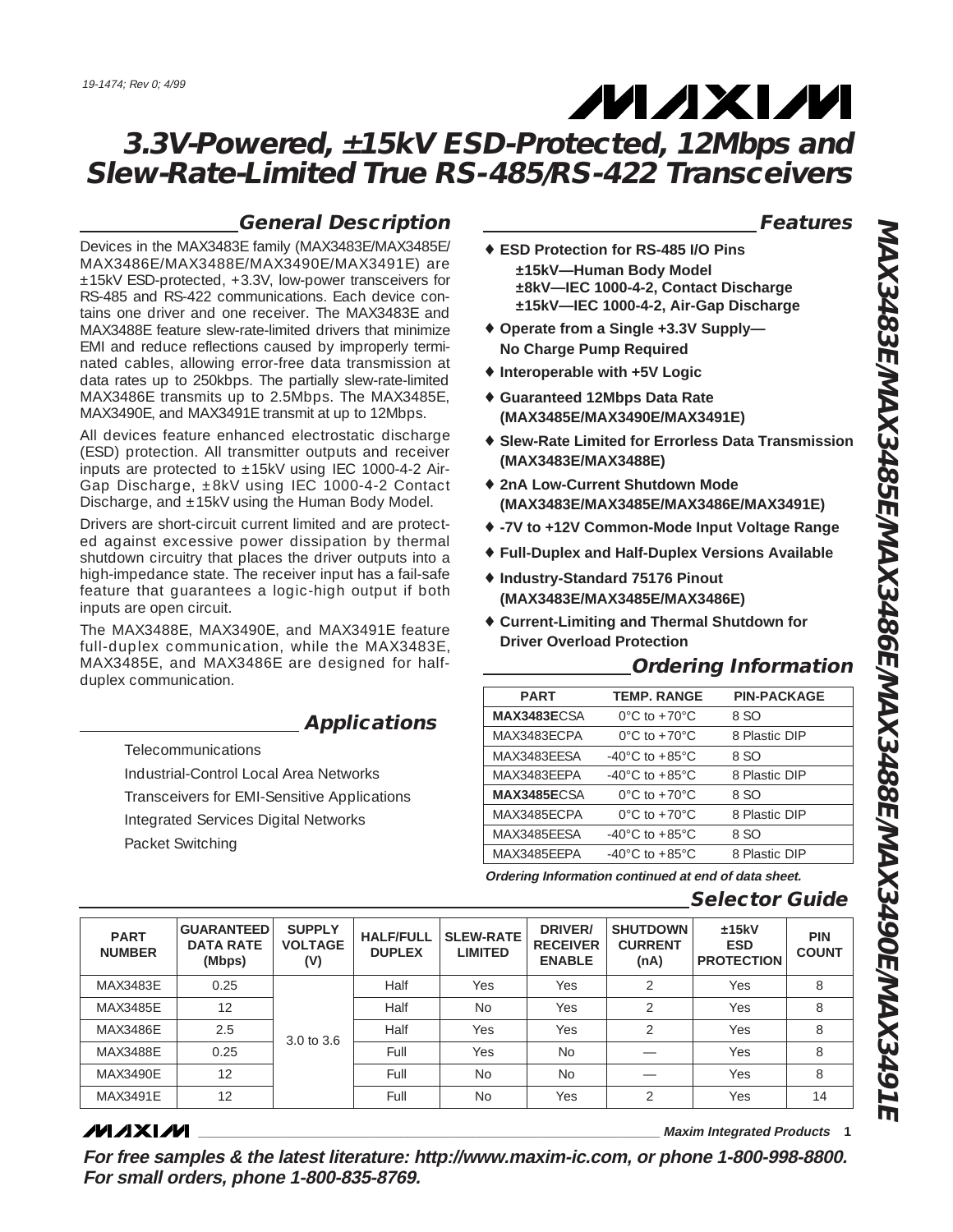### **ABSOLUTE MAXIMUM RATINGS**

| Continuous Power Dissipation ( $T_A = +70^{\circ}C$ ) |  |
|-------------------------------------------------------|--|
| 8-Pin SO (derate 5.88mW/°C above +70°C)471mW          |  |

8-Pin Plastic DIP (derate 9.09mW/°C above +70°C) .....727mW

14-Pin SO (derate 8.33mW/°C above +70°C)................667mW 14-Pin Plastic DIP (derate 10mW/°C above +70°C) ......800mW Operating Temperature Ranges MAX34\_ \_ EC\_ \_ ...................................................0°C to +70°C MAX34\_ \_ EE\_ \_.................................................-40°C to +85°C Storage Temperature Range .............................-65°C to +150°C Lead Temperature (soldering, 10sec) .............................+300°C

Stresses beyond those listed under "Absolute Maximum Ratings" may cause permanent damage to the device. These are stress ratings only, and functional operation of the device at these or any other conditions beyond those indicated in the operational sections of the specifications is not implied. Exposure to absolute maximum rating conditions for extended periods may affect device reliability.

### **DC ELECTRICAL CHARACTERISTICS**

 $(V_{\text{CC}} = +3.3V \pm 0.3V$ ,  $T_A = T_{\text{MIN}}$  to  $T_{\text{MAX}}$ , unless otherwise noted. Typical values are at  $T_A = +25^{\circ}$ C.)

| <b>PARAMETER</b>                                                                                                   | <b>SYMBOL</b>         | <b>CONDITIONS</b>                                                                            |                                                          | <b>MIN</b>     | <b>TYP</b> | <b>MAX</b>    | <b>UNITS</b> |  |
|--------------------------------------------------------------------------------------------------------------------|-----------------------|----------------------------------------------------------------------------------------------|----------------------------------------------------------|----------------|------------|---------------|--------------|--|
|                                                                                                                    |                       | $R_L$ = 100 $\Omega$ (RS-422), Figure 4                                                      |                                                          | 2.0            |            |               |              |  |
| Differential Driver Output                                                                                         | <b>VOD</b>            | $R_1 = 54\Omega$ (RS-485), Figure 4                                                          |                                                          | 1.5            |            |               | $\vee$       |  |
|                                                                                                                    |                       | $R_L = 60\Omega$ (RS-485), V <sub>CC</sub> = 3.3V, Figure 5                                  |                                                          | 1.5            |            |               |              |  |
| Change in Magnitude of Driver<br>Differential Output Voltage for<br><b>Complementary Output States</b><br>(Note 1) | $\Delta V$ OD         |                                                                                              | $R_1 = 54\Omega$ or 100 $\Omega$ , Figure 4              |                |            | 0.2           | $\vee$       |  |
| Driver Common-Mode Output<br>Voltage                                                                               | V <sub>OC</sub>       | $R_L$ = 54 $\Omega$ or 100 $\Omega$ , Figure 4                                               |                                                          |                |            | 3             | $\vee$       |  |
| Change in Magnitude of<br>Common-Mode Output Voltage<br>(Note 1)                                                   | $\Delta V$ OC         | $R_L = 54\Omega$ or 100 $\Omega$ , Figure 4                                                  |                                                          |                |            | 0.2           | $\vee$       |  |
| Input High Voltage                                                                                                 | V <sub>IH</sub>       | DE, DI, RE                                                                                   |                                                          | 2.0            |            |               | $\vee$       |  |
| Input Low Voltage                                                                                                  | $V_{IL}$              | DE, DI, RE                                                                                   |                                                          |                |            | 0.8           | $\vee$       |  |
| Logic Input Current                                                                                                | I <sub>IN1</sub>      | DE, DI, RE                                                                                   |                                                          |                |            | ±2            | $\mu A$      |  |
| Input Current (A, B)                                                                                               | 1 <sub>IN2</sub>      | $DE = 0$ ,<br>$V_{CC} = 0$ or 3.6V                                                           | $V_{IN} = 12V$<br>$V_{IN} = -7V$                         |                |            | 1.0<br>$-0.8$ | mA           |  |
| Output Leakage (Y, Z)                                                                                              | $I_{\rm O}$           | $DE = 0$ , $\overline{RE} = 0$ ,<br>$V_{CC} = 0$ or 3.6V, MAX3491E $\sqrt{V_{OUT}} = -7V$    | $\overline{V_{OUT}}$ = 12V                               |                |            | 20<br>$-20$   | μA           |  |
| Output Leakage (Y, Z)<br>in Shutdown Mode                                                                          | $I_{\rm O}$           | $DE = 0$ , $\overline{RE} = V_{CC}$<br>$V_{CC} = 0$ or 3.6V, MAX3491E $\sqrt{V_{OUT}} = -7V$ | $V_{OUT} = 12V$                                          |                |            | 1<br>$-1$     | μA           |  |
| Receiver Differential<br>Threshold Voltage                                                                         | <b>V<sub>TH</sub></b> | $-7V \leq V_{CM} \leq 12V$                                                                   |                                                          | $-0.2$         |            | 0.2           | $\vee$       |  |
| Receiver Input Hysteresis                                                                                          | $\Delta V$ TH         | $V_{CM} = 0$                                                                                 |                                                          |                | 50         |               | mV           |  |
| Receiver Output High Voltage                                                                                       | VOH                   | $I_{OUT} = -1.5mA$ , $V_{ID} = 200mV$ , Figure 6                                             |                                                          | $V_{CC}$ - 0.4 |            |               | $\vee$       |  |
| Receiver Output Low Voltage                                                                                        | VOL                   | $I_{OUT} = 2.5mA$ , $V_{ID} = 200mV$ , Figure 6                                              |                                                          |                |            | 0.4           | $\vee$       |  |
| Three-State (High-Impedance)<br>Output Current at Receiver                                                         | $I_{OZR}$             | $V_{CC} = 3.6V$ , $0 \leq V_{OUT} \leq V_{CC}$                                               |                                                          |                |            | ±1            | μA           |  |
| Receiver Input Resistance                                                                                          | $R_{IN}$              | $-7V \leq V_{CM} \leq 12V$                                                                   |                                                          | 12             |            |               | $k\Omega$    |  |
| Supply Voltage Range                                                                                               | $V_{CC}$              |                                                                                              |                                                          | 3.0            |            | 3.6           | $\vee$       |  |
| Supply Current                                                                                                     |                       | No load.                                                                                     | $DE = V_{CC}$ , $\overline{RE} = 0$ or $V_{CC}$          |                | 1.1        | 2.2           | mA           |  |
|                                                                                                                    | $_{\rm{ICC}}$         | $DI = 0$ or $V_{CC}$                                                                         | $DE = 0$ , $\overline{RE} = 0$                           |                | 0.95       | 1.9           |              |  |
| Supply Current in Shutdown Mode                                                                                    | <b>I</b> SHDN         |                                                                                              | $DE = 0$ , $\overline{RE} = V_{CC}$ , $DI = V_{CC}$ or 0 |                |            | $\mathbf{1}$  | μA           |  |

/VI/IXI/VI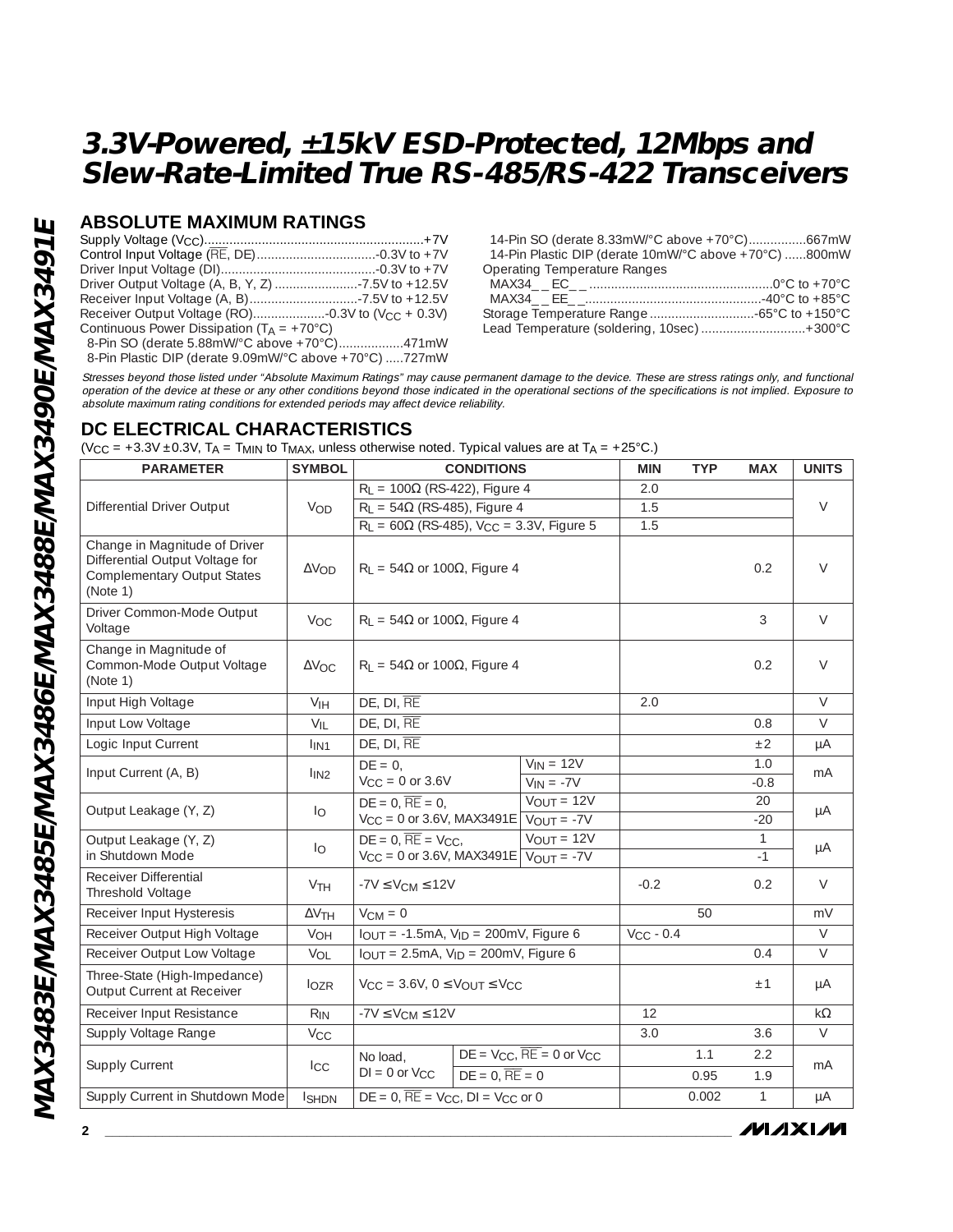### **DC ELECTRICAL CHARACTERISTICS (continued)**

 $(V_{CC} = +3.3V \pm 0.3V$ ,  $T_A = T_{MIN}$  to  $T_{MAX}$ , unless otherwise noted. Typical values are at  $T_A = +25^{\circ}$ C.)

| <b>PARAMETER</b>                      | <b>SYMBOL</b> | <b>CONDITIONS</b>                                                             | <b>MIN</b> | <b>TYP</b> | <b>MAX</b> | <b>UNITS</b> |
|---------------------------------------|---------------|-------------------------------------------------------------------------------|------------|------------|------------|--------------|
| Driver Short-Circuit Output Current   |               | $V_{OUIT} = -7V$                                                              |            |            | $-250$     | mA           |
|                                       | <b>losp</b>   | $V_{OUIT} = 12V$                                                              |            |            | 250        |              |
| Receiver Short-Circuit Output Current | $I_{OSR}$     | $0 \leq V_{RO} \leq V_{CC}$                                                   | $\pm 8$    |            | ±60        | mA           |
|                                       |               | IEC 1000-4-2 Air Discharge                                                    |            | ±15        |            |              |
| ESD Protection for Y, Z, A, B         |               | IEC 1000-4-2 Contact Discharge<br>(MAX3483E, MAX3485E,<br>MAX3486E, MAX3491E) |            | $\pm 8$    |            | kV           |
|                                       |               | IEC 1000-4-2 Contact Discharge<br>(MAX3490E, MAX3488E)*                       |            | ±6         |            |              |
|                                       |               | Human Body Model                                                              |            | ±15        |            |              |

\*MAX3488E and MAX3491E will be compliant to ±8kV per IEC 1000-4-2 Contact Discharge by September 1999.

# **DRIVER SWITCHING CHARACTERISTICS—MAX3485E/MAX3490E/MAX3491E**

| $(V_{CC} = +3.3V, T_A = +25°C.)$ |  |
|----------------------------------|--|
|----------------------------------|--|

| <b>PARAMETER</b>                                                             | <b>SYMBOL</b>           | <b>CONDITIONS</b>             | <b>MIN</b> | <b>TYP</b> | MAX     | <b>UNITS</b> |
|------------------------------------------------------------------------------|-------------------------|-------------------------------|------------|------------|---------|--------------|
| Maximum Data Rate                                                            |                         |                               | 12         | 15         |         | <b>Mbps</b>  |
| Driver Differential Output Delay                                             | ton.                    | $R_1 = 60\Omega$ , Figure 7   |            | 22         | 35      | ns           |
| Driver Differential Output Transition Time                                   | t <sub>TD</sub>         | $R_L = 60\Omega$ , Figure 7   | 3          | 11         | 25      | ns           |
| Driver Propagation Delay, Low-to-High Level                                  | $tpl$ H                 | $R_L = 27\Omega$ , Figure 8   |            | 23         | 35      | ns           |
| Driver Propagation Delay, High-to-Low Level                                  | t <sub>PHL</sub>        | $R_1 = 27\Omega$ , Figure 8   |            | 23         | 35      | ns           |
| tp <sub>LH</sub> - tp <sub>HL</sub>   Driver Propagation-Delay Skew (Note 2) | t <sub>PDS</sub>        | $R_L = 27\Omega$ , Figure 8   |            | $-1.4$     | $\pm 8$ | ns           |
| DRIVER-OUTPUT ENABLE/DISABLE TIMES (MAX3485E/MAX3491E only)                  |                         |                               |            |            |         |              |
| Driver-Output Enable Time to Low Level                                       | tpzi                    | $R_1 = 110\Omega$ , Figure 10 |            | 42         | 90      | ns           |
| Driver-Output Enable Time to High Level                                      | t <sub>P7H</sub>        | $R_1 = 110\Omega$ , Figure 9  |            | 42         | 90      | ns           |
| Driver-Output Disable Time from High Level                                   | t <sub>PH7</sub>        | $R_L = 110\Omega$ , Figure 9  |            | 35         | 80      | ns           |
| Driver-Output Disable Time from Low Level                                    | $tpl$ 7                 | $R_L = 110\Omega$ , Figure 10 |            | 35         | 80      | ns           |
| Driver-Output Enable Time from Shutdown to Low Level                         | tpsi                    | $R_1 = 110\Omega$ , Figure 10 |            | 650        | 900     | ns           |
| Driver-Output Enable Time from Shutdown to High Level                        | <b>t</b> <sub>PSH</sub> | $R_1 = 110\Omega$ , Figure 9  |            | 650        | 900     | ns           |

### **DRIVER SWITCHING CHARACTERISTICS—MAX3486E**

 $(V_{CC} = +3.3V, T_A = +25°C.)$ 

| <b>PARAMETER</b>                                      | <b>SYMBOL</b>    | <b>CONDITIONS</b>                | <b>MIN</b> | <b>TYP</b> | <b>MAX</b> | <b>UNITS</b> |
|-------------------------------------------------------|------------------|----------------------------------|------------|------------|------------|--------------|
| Maximum Data Rate                                     |                  |                                  | 2.5        |            |            | <b>Mbps</b>  |
| Driver Differential Output Delay                      | t <sub>DD</sub>  | $R_1 = 60\Omega$ , Figure 7      | 20         | 42         | 70         | ns           |
| Driver Differential Output Transition Time            | t <sub>TD</sub>  | $R_L = 60\Omega$ , Figure 7      | 15         | 28         | 60         | ns           |
| Driver Propagation Delay, Low-to-High Level           | t <sub>PLH</sub> | $R_L = 27\Omega$ , Figure 8      | 20         | 42         | 75         | ns           |
| Driver Propagation Delay, High-to-Low Level           | t <sub>PHL</sub> | $R_1 = 27\Omega$ , Figure 8      | 20         | 42         | 75         | ns           |
| tpLH - tpHL Driver Propagation-Delay Skew (Note 2)    | t <sub>PDS</sub> | $R_1 = 27\Omega$ , Figure 8      |            | -6         | ±12        | ns           |
| <b>DRIVER-OUTPUT ENABLE/DISABLE TIMES</b>             |                  |                                  |            |            |            |              |
| Driver-Output Enable Time to Low Level                | t <sub>PZL</sub> | $R_1 = 110\Omega$ , Figure 10    |            | 52         | 100        | ns.          |
| Driver-Output Enable Time to High Level               | t <sub>P7H</sub> | $R_1 = 110\Omega$ , Figure 9     |            | 52         | 100        | ns           |
| Driver-Output Disable Time from High Level            | <sup>t</sup> PHZ | $R_1 = 110\Omega$ , Figure 9     |            | 40         | 80         | ns           |
| Driver-Output Disable Time from Low Level             | t <sub>PLZ</sub> | $R_L$ = 110 $\Omega$ , Figure 10 |            | 40         | 80         | ns           |
| Driver-Output Enable Time from Shutdown to Low Level  | t <sub>PSL</sub> | $R_1 = 110\Omega$ , Figure 10    |            | 700        | 1000       | ns           |
| Driver-Output Enable Time from Shutdown to High Level | t <sub>PSH</sub> | $R_1 = 110\Omega$ , Figure 9     |            | 700        | 1000       | ns           |

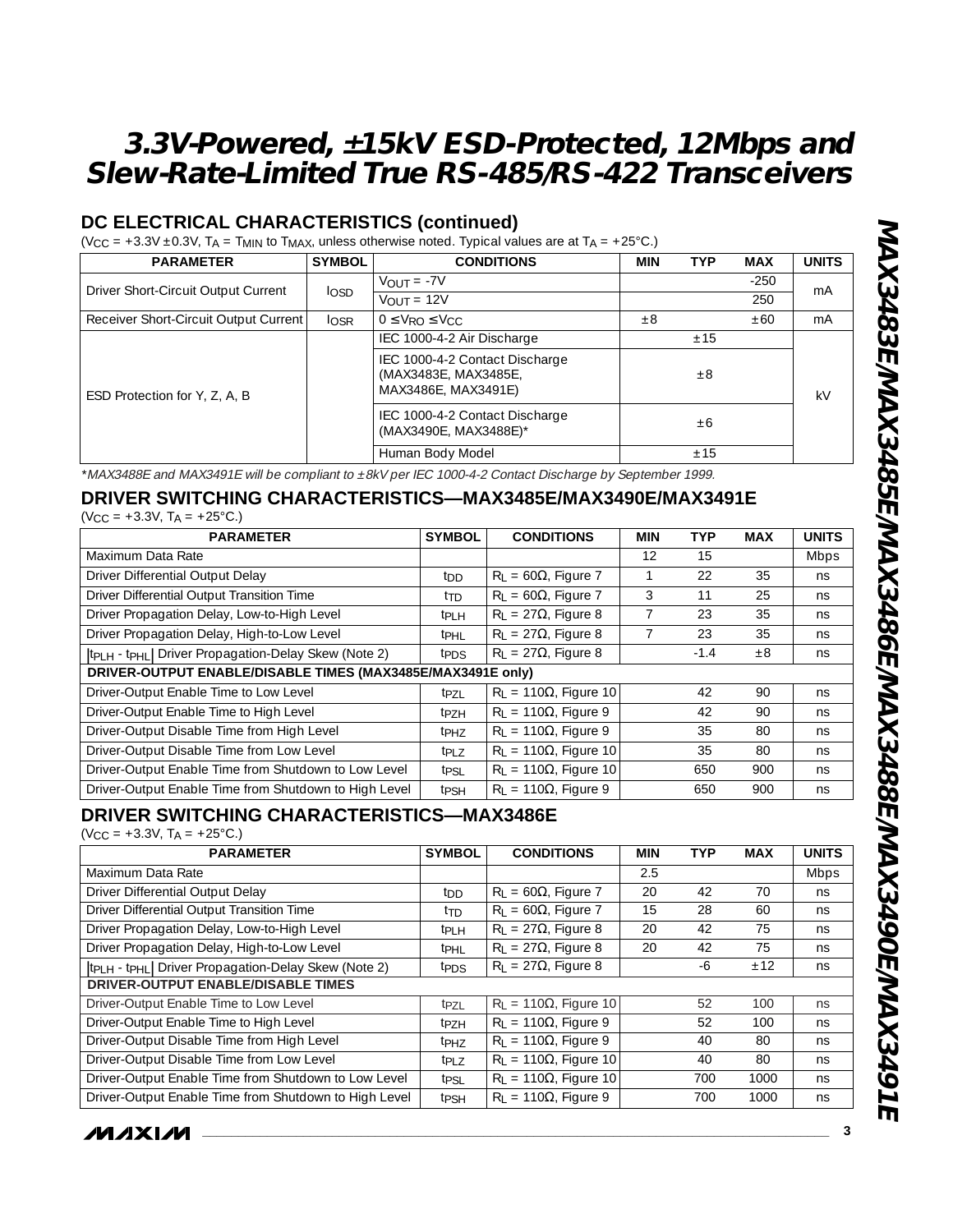### **DRIVER SWITCHING CHARACTERISTICS—MAX3483E/MAX3488E**

 $(V_{CC} = +3.3V, T_A = +25°C.)$ 

| <b>PARAMETER</b>                                                             | <b>SYMBOL</b>     | <b>CONDITIONS</b>                | <b>MIN</b> | <b>TYP</b> | <b>MAX</b> | <b>UNITS</b> |
|------------------------------------------------------------------------------|-------------------|----------------------------------|------------|------------|------------|--------------|
| Maximum Data Rate                                                            |                   |                                  | 250        |            |            | kbps         |
| Driver Differential Output Delay                                             | ton               | $R_1 = 60\Omega$ , Figure 7      | 600        | 900        | 1400       | ns           |
| Driver Differential Output Transition Time                                   | t <sub>TD</sub>   | $R_1 = 60\Omega$ , Figure 7      | 400        | 740        | 1200       | ns           |
| Driver Propagation Delay, Low-to-High Level                                  | t <sub>PI</sub> H | $R_1 = 27\Omega$ , Figure 8      | 700        | 930        | 1500       | ns           |
| Driver Propagation Delay, High-to-Low Level                                  | t <sub>PHI</sub>  | $R_L = 27\Omega$ , Figure 8      | 700        | 930        | 1500       | ns           |
| tp <sub>LH</sub> - tp <sub>HL</sub>   Driver Propagation-Delay Skew (Note 2) | t <sub>PDS</sub>  | $R_1 = 27\Omega$ , Figure 8      |            | ±50        |            | ns           |
| DRIVER-OUTPUT ENABLE/DISABLE TIMES (MAX3483E only)                           |                   |                                  |            |            |            |              |
| Driver-Output Enable Time to Low Level                                       | $tpz_1$           | $R_1 = 110\Omega$ , Figure 10    |            | 900        | 1300       | ns           |
| Driver-Output Enable Time to High Level                                      | t <sub>P7H</sub>  | $R_L = 110\Omega$ , Figure 9     |            | 600        | 800        | ns           |
| Driver-Output Disable Time from High Level                                   | t <sub>PH7</sub>  | $R_1 = 110\Omega$ , Figure 9     |            | 50         | 80         | ns           |
| Driver-Output Disable Time from Low Level                                    | t <sub>PLZ</sub>  | $R_L$ = 110 $\Omega$ , Figure 10 |            | 50         | 80         | ns           |
| Driver-Output Enable Time from Shutdown to Low Level                         | tpsi              | $R_1 = 110\Omega$ , Figure 10    |            | 1.9        | 2.7        | <b>US</b>    |
| Driver-Output Enable Time from Shutdown to High Level                        | t <sub>PSH</sub>  | $R_1 = 110\Omega$ , Figure 9     |            | 2.2        | 3.0        | μs           |

### **RECEIVER SWITCHING CHARACTERISTICS**

 $(V_{CC} = +3.3V, T_A = +25°C.)$ 

| <b>PARAMETER</b>                                           | <b>SYMBOL</b>     | <b>CONDITIONS</b>                                      | <b>MIN</b> | <b>TYP</b> | <b>MAX</b> | <b>UNITS</b> |
|------------------------------------------------------------|-------------------|--------------------------------------------------------|------------|------------|------------|--------------|
| Time to Shutdown                                           | tshDN             | MAX3483F/MAX3485F/MAX3486F/MAX3491F<br>only (Note 3)   | 80         | 190        | 300        | ns           |
| Receiver Propagation Delay,                                | t <sub>RPLH</sub> | $V_{ID} = 0$ to 3.0V, $C_L = 15pF$ , Figure 11         | 25         | 62         | 90         | ns           |
| Low-to-High Level                                          |                   | MAX3483E/MAX3488E                                      | 25         | 75         | 120        |              |
| Receiver Propagation Delay,                                | t <sub>RPHL</sub> | $V_{ID} = 0$ to 3.0V, $C_L = 15pF$ , Figure 11         | 25         | 62         | 90         | ns           |
| High-to-Low Level                                          |                   | MAX3483E/MAX3488E                                      | 25         | 75         | 120        |              |
| tp <sub>LH</sub> - tp <sub>HL</sub>   Receiver             | t <sub>RPDS</sub> | $V_{ID} = 0$ to 3.0V, $C_I = 15pF$ , Figure 11         |            | 6          | ±10        | ns           |
| Propagation-Delay Skew                                     |                   | MAX3483F/MAX3488F                                      |            | 12         | $+20$      |              |
| Receiver-Output Enable Time<br>to Low Level                | t <sub>PRZL</sub> | $C_1 = 15pF$ , Figure 12,<br>MAX3483E/85E/86E/91E only |            | 25         | 50         | ns           |
| Receiver-Output Enable Time<br>to High Level               | t <sub>PRZH</sub> | $C_L = 15pF$ , Figure 12,<br>MAX3483E/85E/86E/91E only |            | 25         | 50         | ns           |
| Receiver-Output Disable<br>Time from High Level            | t <sub>PRHZ</sub> | $C_L = 15pF$ , Figure 12,<br>MAX3483E/85E/86E/91E only |            | 25         | 45         | ns           |
| Receiver-Output Disable<br>Time from Low Level             | t <sub>PRLZ</sub> | $C_L = 15pF$ , Figure 12,<br>MAX3483E/85E/86E/91E only |            | 25         | 45         | ns           |
| Receiver-Output Enable Time<br>from Shutdown to Low Level  | tprsL             | $C_L = 15pF$ , Figure 12,<br>MAX3483E/85E/86E/91E only |            | 720        | 1400       | ns           |
| Receiver-Output Enable Time<br>from Shutdown to High Level | t <sub>PRSH</sub> | $C_L = 15pF$ , Figure 12,<br>MAX3483E/85E/86E/91E only |            | 720        | 1400       | ns           |

Note 1: ∆V<sub>OD</sub> and ∆V<sub>OC</sub> are the changes in V<sub>OD</sub> and V<sub>OC</sub>, respectively, when the DI input changes state.

**Note 2:** Measured on |tPLH (Y) - tPHL (Y)| and |tPLH (Z) - tPHL (Z)|.

**Note 3:** The transceivers are put into shutdown by bringing RE high and DE low. If the inputs are in this state for less than 80ns, the devices are guaranteed not to enter shutdown. If the inputs are in this state for at least 300ns, the devices are guaranteed to have entered shutdown. See Low-Power Shutdown Mode section.

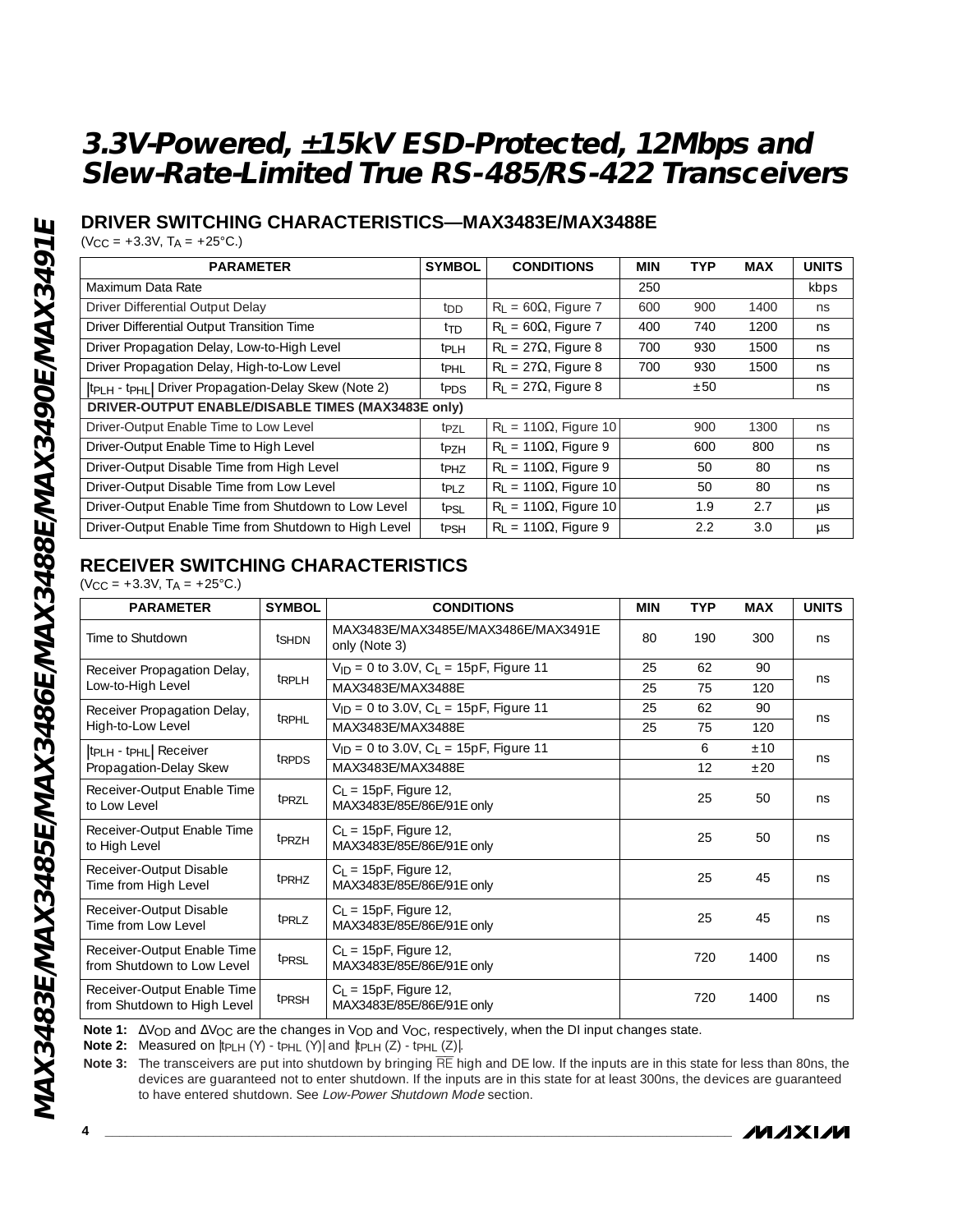

 $(V_{CC} = +3.3V, T_A = +25°C,$  unless otherwise noted.)

**Typical Operating Characteristics**

**MAX3483E/MAX3485E/MAX3486E/MAX3488E/MAX3490E/MAX3491E** MAX3483E/MAX3485E/MAX3486E/MAX3488E/MAX3490E/MAX3491E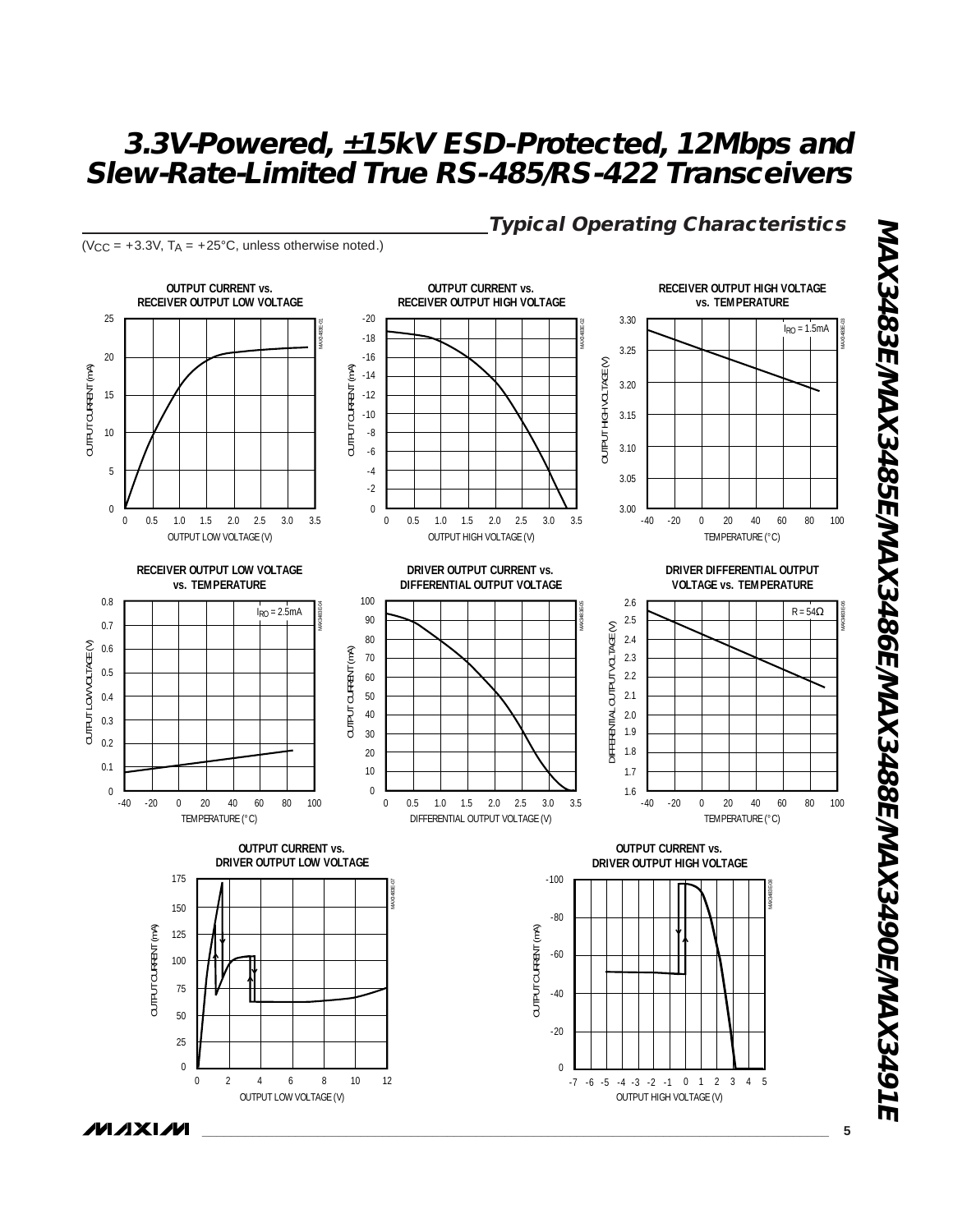

|                                                       | <b>PIN</b>                         |                 |                       |                                                                                                                                                                                                                                                                                                                                                                 |  |  |
|-------------------------------------------------------|------------------------------------|-----------------|-----------------------|-----------------------------------------------------------------------------------------------------------------------------------------------------------------------------------------------------------------------------------------------------------------------------------------------------------------------------------------------------------------|--|--|
| <b>MAX3483E</b><br><b>MAX3485E</b><br><b>MAX3486E</b> | <b>MAX3488E</b><br><b>MAX3490E</b> | <b>MAX3491E</b> | <b>NAME</b>           | <b>FUNCTION</b>                                                                                                                                                                                                                                                                                                                                                 |  |  |
| 1                                                     | 2                                  | $\mathcal{P}$   | <b>RO</b>             | Receiver Output. If $A > B$ by 200mV, RO will be high; if $A < B$ by 200mV,<br>RO will be low.                                                                                                                                                                                                                                                                  |  |  |
| $\overline{2}$                                        |                                    | 3               | RE                    | Receiver Output Enable. RO is enabled when RE is low; RO is high imped-<br>ance when RE is high. If RE is high and DE is low, the device will enter a<br>low-power shutdown mode.                                                                                                                                                                               |  |  |
| 3                                                     |                                    | $\overline{4}$  | DF                    | Driver Output Enable. The driver outputs are enabled by bringing DE high.<br>They are high impedance when DE is low. If RE is high and DE is low, the<br>device will enter a low-power shutdown mode. If the driver outputs are<br>enabled, the parts function as line drivers. While they are high impedance,<br>they function as line receivers if RE is low. |  |  |
| 4                                                     | 3                                  | 5               | DI                    | Driver Input. A low on DI forces output Y low and output Z high. Similarly, a<br>high on DI forces output Y high and output Z low.                                                                                                                                                                                                                              |  |  |
| 5                                                     | $\overline{4}$                     | 6, 7            | <b>GND</b>            | Ground                                                                                                                                                                                                                                                                                                                                                          |  |  |
|                                                       | 5                                  | 9               | Y                     | Noninverting Driver Output                                                                                                                                                                                                                                                                                                                                      |  |  |
|                                                       | 6                                  | 10 <sup>1</sup> | $\overline{7}$        | Inverting Driver Output                                                                                                                                                                                                                                                                                                                                         |  |  |
| 6                                                     | $\overline{\phantom{0}}$           |                 | A                     | Noninverting Receiver Input and Noninverting Driver Output                                                                                                                                                                                                                                                                                                      |  |  |
|                                                       | 8                                  | 12              | A                     | Noninverting Receiver Input                                                                                                                                                                                                                                                                                                                                     |  |  |
| $\overline{7}$                                        |                                    |                 | B                     | Inverting Receiver Input and Inverting Driver Output                                                                                                                                                                                                                                                                                                            |  |  |
|                                                       | 7                                  | 11              | B                     | Inverting Receiver Input                                                                                                                                                                                                                                                                                                                                        |  |  |
| 8                                                     | 1                                  | 13, 14          | <b>V<sub>CC</sub></b> | Positive Supply: $3.0V \leq V_{CC} \leq 3.6V$ . Do not operate device with $V_{CC} > 3.6V$ .                                                                                                                                                                                                                                                                    |  |  |
|                                                       |                                    | 1, 8            | N.C.                  | No Connection. Not internally connected.                                                                                                                                                                                                                                                                                                                        |  |  |

**MAXIM** 

**6 \_\_\_\_\_\_\_\_\_\_\_\_\_\_\_\_\_\_\_\_\_\_\_\_\_\_\_\_\_\_\_\_\_\_\_\_\_\_\_\_\_\_\_\_\_\_\_\_\_\_\_\_\_\_\_\_\_\_\_\_\_\_\_\_\_\_\_\_\_\_\_\_\_\_\_\_\_\_\_\_\_\_\_\_\_\_\_**

NIAX3483EMAX3485EMAX3486EMAX3488EMAX3490EMIAX3491E **MAX3483E/MAX3485E/MAX3486E/MAX3488E/MAX3490E/MAX3491E**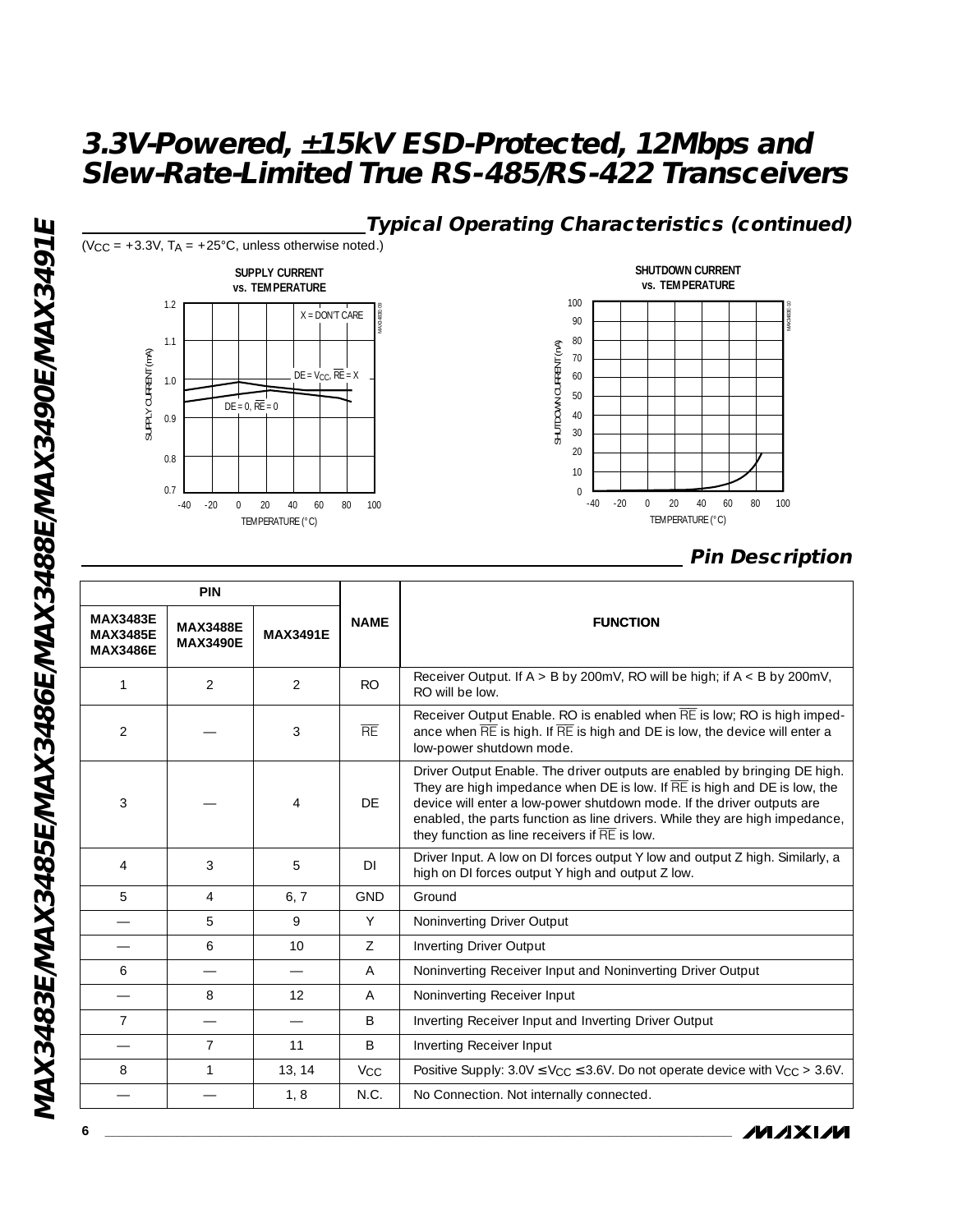

Figure 1. MAX3483E/MAX3485E/MAX3486E Pin Configuration and Typical Operating Circuit



Figure 2. MAX3488E/MAX3490E Pin Configuration and Typical Operating Circuit



**\_\_\_\_\_\_\_\_\_\_\_\_\_\_\_\_\_\_\_\_\_\_\_\_\_\_\_\_\_\_\_\_\_\_\_\_\_\_\_\_\_\_\_\_\_\_\_\_\_\_\_\_\_\_\_\_\_\_\_\_\_\_\_\_\_\_\_\_\_\_\_\_\_\_\_\_\_\_\_\_\_\_\_\_\_\_\_ 7**

Figure 3. MAX3491E Pin Configuration and Typical Operating Circuit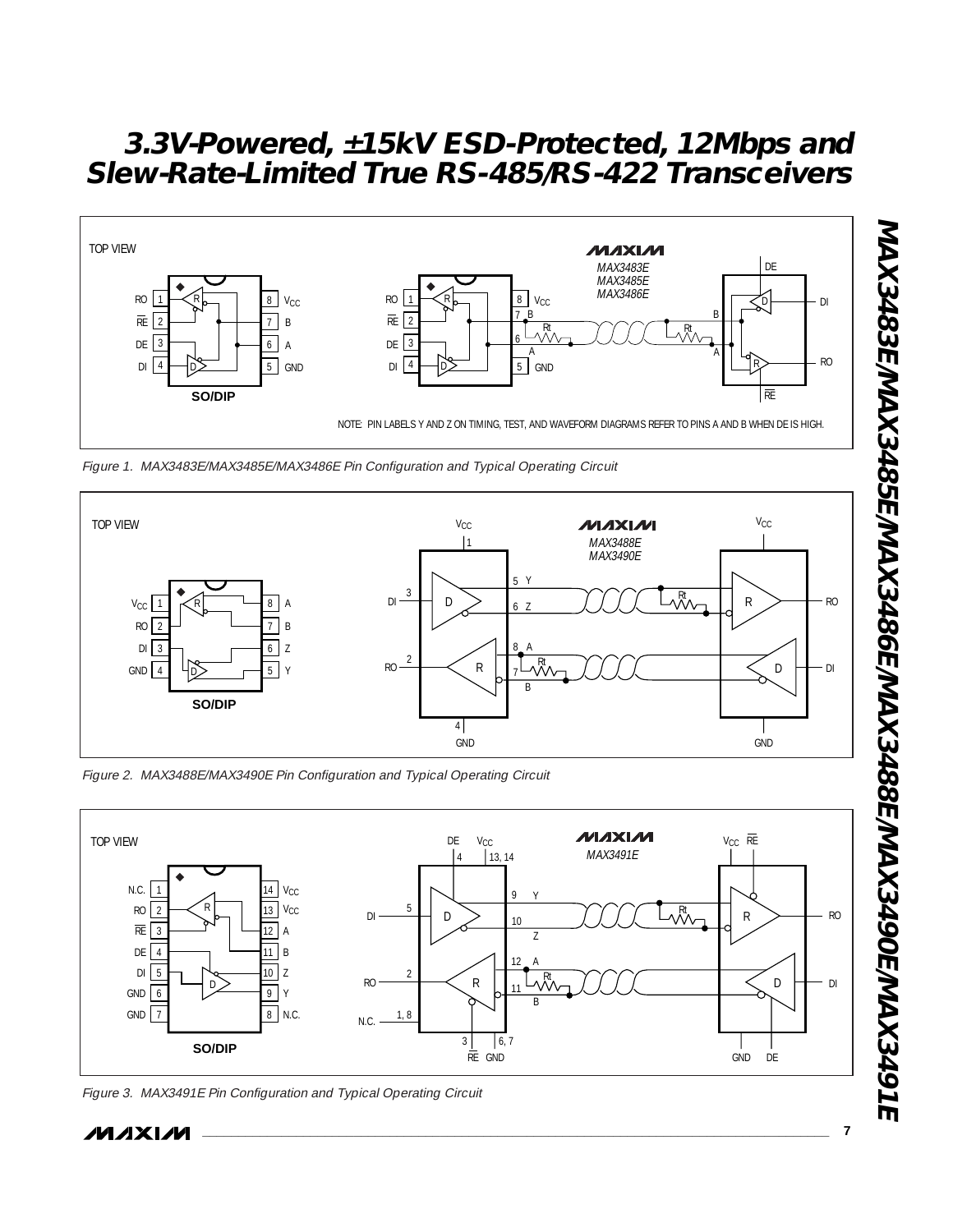

Figure 4. Driver  $V_{OD}$  and  $V_{OC}$ 





Figure 5. Driver  $V_{OD}$  with Varying Common-Mode Voltage

Figure 6. Receiver  $V_{OH}$  and  $V_{OL}$ 



Figure 7. Driver Differential Output Delay and Transition Times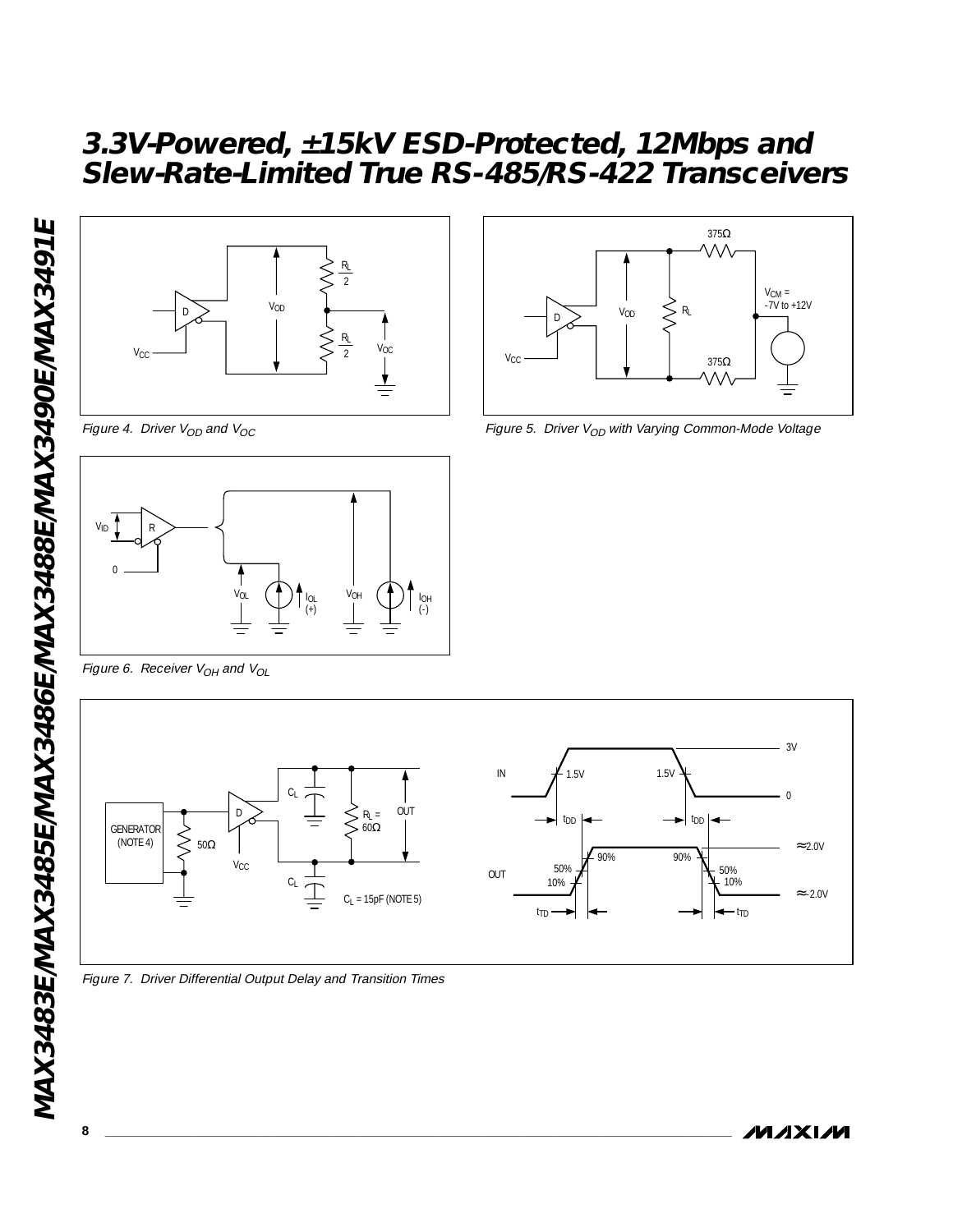

Figure 8. Driver Propagation Times



Figure 9. Driver Enable and Disable Times (t<sub>PZH</sub>, t<sub>PSH</sub>, t<sub>PHZ</sub>)



Figure 10. Driver Enable and Disable Times (t<sub>PZL</sub>, t<sub>PSL</sub>, t<sub>PLZ</sub>)

**MAXM**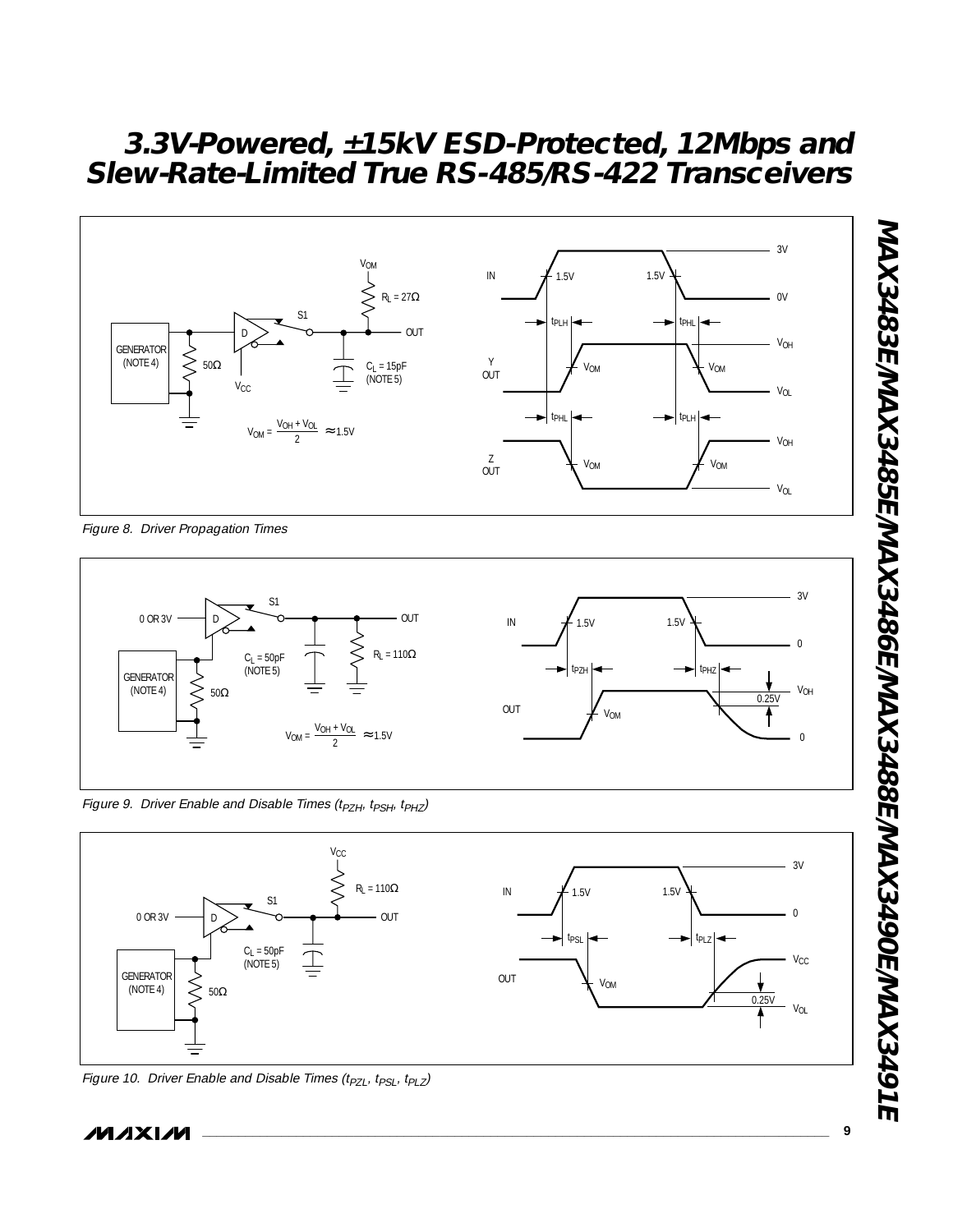

Note 4: The input pulse is supplied by a generator with the following characteristics: f = 250kHz, 50% duty cycle, t<sub>r</sub> ≤ 6.0ns, Z<sub>O</sub> = 50Ω. **Note 5:** C<sub>L</sub> includes probe and stray capacitance.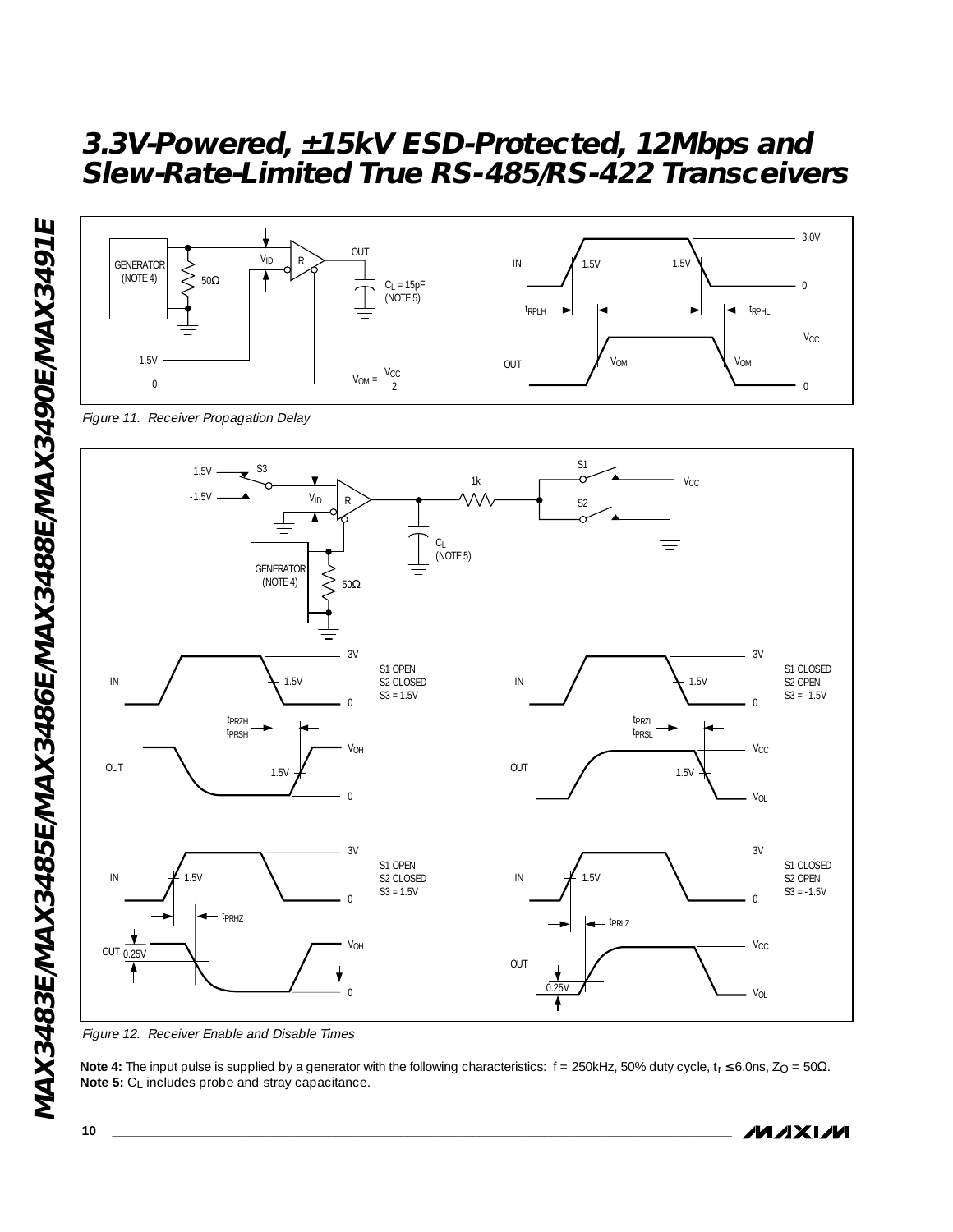### **\_\_\_\_\_\_\_\_\_\_\_\_\_\_\_\_\_\_\_\_\_Function Tables**

**Devices with Receiver/Driver Enable (MAX3483E/MAX3485E/MAX3486E/MAX3491E)**

#### **Table 1. Transmitting**

|                 | <b>INPUTS</b> |    | <b>OUTPUTS</b> | <b>MODE</b> |          |
|-----------------|---------------|----|----------------|-------------|----------|
| $\overline{RE}$ | DE            | DI | B*             | A*          |          |
| Χ               |               |    |                |             | Normal   |
| Υ               |               |    |                |             | Normal   |
|                 |               |    | High-Z         | High-Z      | Normal   |
|                 |               |    | High-Z         | High-Z      | Shutdown |

\* B and A outputs are Z and Y, respectively, for full-duplex part (MAX3491E).

 $X = Don't care; High-Z = High impedance$ 

#### **Table 2. Receiving**

| <b>INPUTS</b>   |             |              | <b>OUTPUTS</b> | <b>MODE</b> |
|-----------------|-------------|--------------|----------------|-------------|
| $\overline{RE}$ | DE          | A, B         | RO             |             |
|                 | $\bigcap^*$ | $\ge +0.2V$  |                | Normal      |
|                 | ∩*          | $\leq$ -0.2V |                | Normal      |
|                 | ∩*          | Inputs Open  |                | Normal      |
|                 |             |              | High-Z         | Shutdown    |

\* DE is a "don't care" (x) for the full-duplex part (MAX3491E).  $X = Don't care; High-Z = High impedance$ 

#### **Devices without Receiver/Driver Enable (MAX3488E/MAX3490E)**

| Table 3. Transmitting |                |  |  |  |  |  |
|-----------------------|----------------|--|--|--|--|--|
| <b>INPUT</b>          | <b>OUTPUTS</b> |  |  |  |  |  |
|                       |                |  |  |  |  |  |
|                       |                |  |  |  |  |  |
|                       |                |  |  |  |  |  |
|                       |                |  |  |  |  |  |

| <b>Table 4. Receiving</b> |               |  |  |  |
|---------------------------|---------------|--|--|--|
| <b>INPUTS</b>             | <b>OUTPUT</b> |  |  |  |
| A. B                      | RO            |  |  |  |
| $> +0.2V$                 |               |  |  |  |
| $\leq -0.2V$              |               |  |  |  |
| Inputs Open               |               |  |  |  |



Figure 13. Driver Output Waveform and FFT Plot of MAX3485E/ MAX3490E/MAX3491E Transmitting a 125kHz Signal

### *MAXM*

### **\_\_\_\_\_\_\_\_\_\_\_Applications Information**

The MAX3483E/MAX3485E/MAX3486E/MAX3488E/ MAX3490E/MAX3491E are low-power transceivers for RS-485 and RS-422 communications. The MAX3483E and MAX3488E can transmit and receive at data rates up to 250kbps, the MAX3486E at up to 2.5Mbps, and the MAX3485E/MAX3490E/MAX3491E at up to 12Mbps. The MAX3488E/MAX3490E/MAX3491E are full-duplex transceivers, while the MAX3483E/MAX3485E/MAX3486E are half-duplex. Driver Enable (DE) and Receiver Enable (RE) pins are included on the MAX3483E/MAX3485E/ MAX3486E/MAX3491E. When disabled, the driver and receiver outputs are high impedance.

#### **Reduced EMI and Reflections (MAX3483E/MAX3486E/MAX3488E)**

The MAX3483E/MAX3488E are slew-rate limited, minimizing EMI and reducing reflections caused by improperly terminated cables. Figure 13 shows the driver output waveform of a MAX3485E/MAX3490E/MAX3491E transmitting a 125kHz signal, as well as the Fourier analysis of that waveform. High-frequency harmonics with large amplitudes are evident. Figure 14 shows the same information, but for the slew-rate-limited MAX3483E/MAX3488E transmitting the same signal. The high-frequency harmonics have much lower amplitudes, and the potential for EMI is significantly reduced.

#### **Low-Power Shutdown Mode (MAX3483E/MAX3485E/MAX3486E/MAX3491E)**

A low-power shutdown mode is initiated by bringing both RE high and DE low. The devices will not shut down unless both the driver and receiver are disabled (high impedance). In shutdown, the devices typically draw only 2nA of supply current.

For these devices, the t<sub>PSH</sub> and t<sub>PSL</sub> enable times assume the part was in the low-power shutdown mode; the t<sub>PZH</sub> and t<sub>PZL</sub> enable times assume the receiver or driver was disabled, but the part was not shut down.



Figure 14. Driver Output Waveform and FFT Plot of MAX3483E/ MAX3488E Transmitting a 125kHz Signal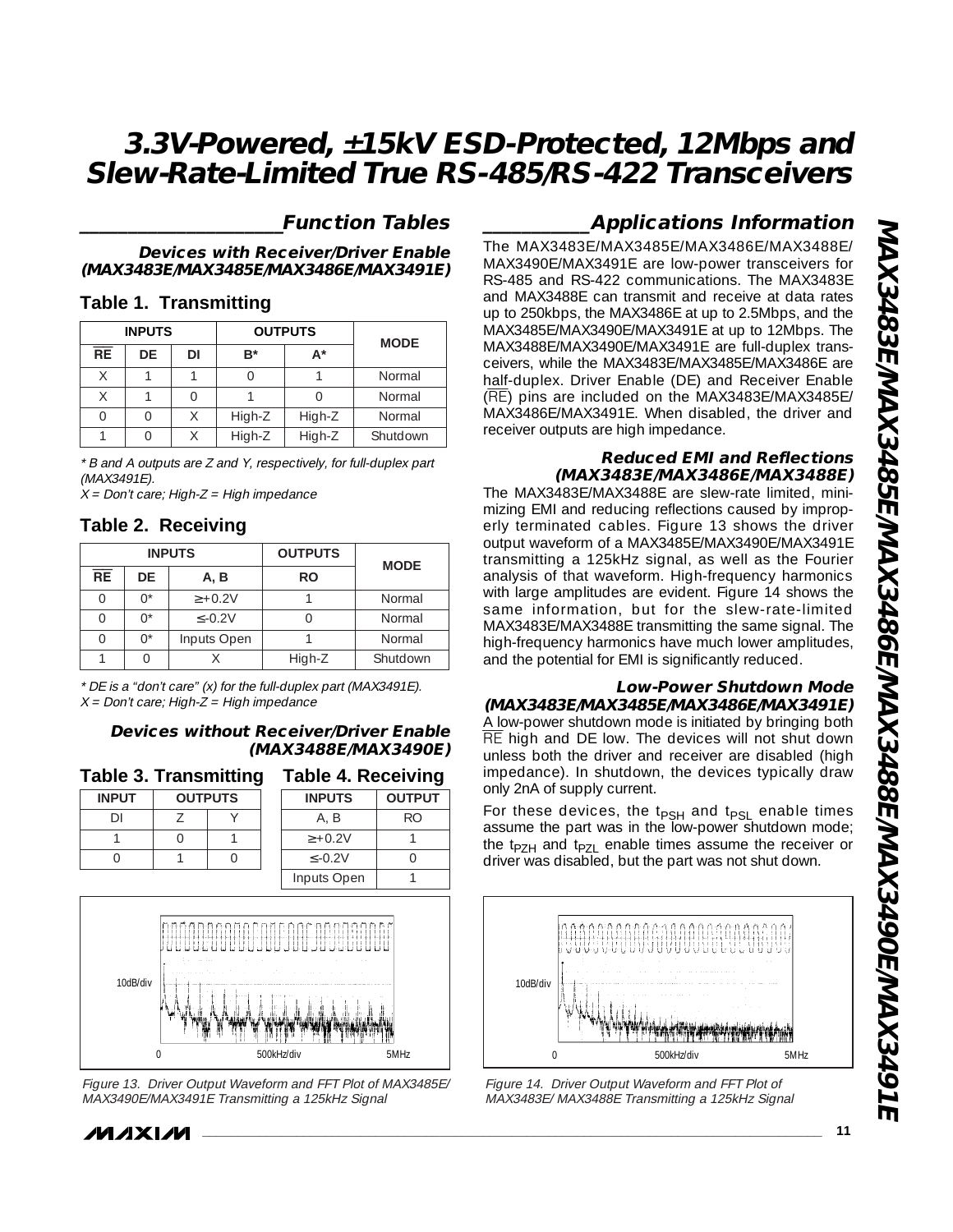

Figure 15. MAX3485E/MAX3490E/MAX3491E Driver Propagation Delay



Figure 17. MAX3483E/MAX3488E Driver Propagation Delay



Figure 19. MAX3483E/MAX3488E System Differential Voltage at 125kHz Driving 4000 Feet of Cable



Figure 16. MAX3485E/MAX3490E/MAX3491E Receiver Propagation Delay Driven by External RS-485 Device



Figure 18. MAX3483E/MAX3488E Receiver Propagation Delay



Figure 20. MAX3485E/MAX3490E/MAX3491E System Differential Voltage at 125kHz Driving 4000 Feet of Cable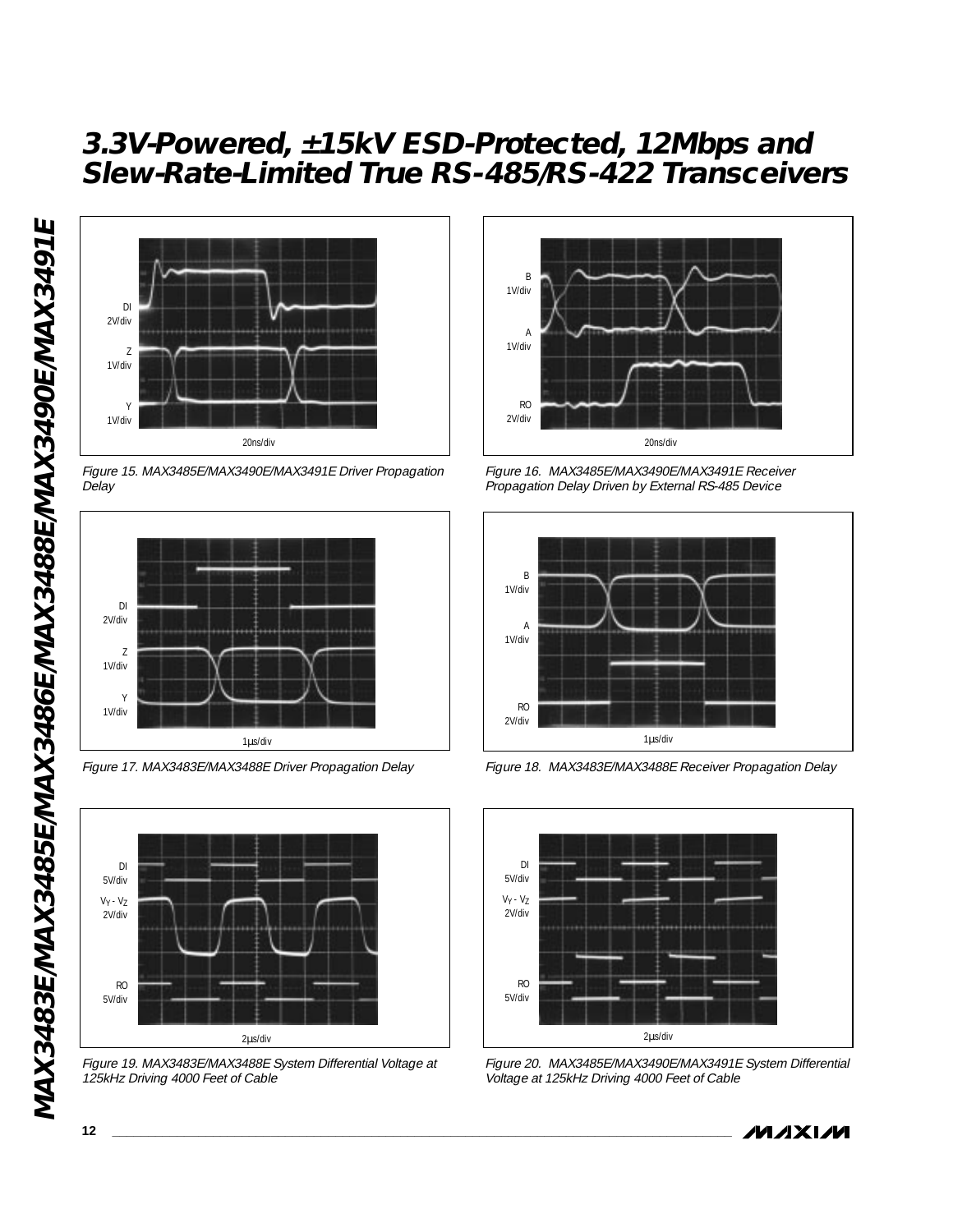#### **Driver-Output Protection**

Excessive output current and power dissipation caused by faults or by bus contention are prevented by two mechanisms. A foldback current limit on the output stage provides immediate protection against short circuits over the whole common-mode voltage range (see Typical Operating Characteristics). In addition, a thermal shutdown circuit forces the driver outputs into a high-impedance state if the die temperature rises excessively.

#### **Propagation Delay**

Figures 15–18 show the typical propagation delays. Skew time is simply the difference between the low-to-high and high-to-low propagation delay. Small driver/receiver skew times help maintain a symmetrical mark-space ratio (50% duty cycle).

The receiver skew time,  $|t_{PRLH} - t_{PRHL}|$ , is under 10ns (20ns for the MAX3483E/MAX3488E). The driver skew times are 8ns for the MAX3485E/MAX3490E/MAX3491E, 12ns for the MAX3486E, and typically under 50ns for the MAX3483E/MAX3488E.

#### **Line Length vs. Data Rate**

The RS-485/RS-422 standard covers line lengths up to 4000 feet. For line lengths greater than 4000 feet, see Figure 21 for an example of a line repeater.

Figures 19 and 20 show the system differential voltage for parts driving 4000 feet of 26AWG twisted-pair wire at 125kHz into 120Ω loads.

For faster data rate transmission, please consult the factory.





#### **±15kV ESD Protection**

As with all Maxim devices, ESD-protection structures are incorporated on all pins to protect against electrostatic discharges encountered during handling and assembly. The driver outputs and receiver inputs of the MAX3483E family of devices have extra protection against static electricity. Maxim's engineers have developed state-ofthe-art structures to protect these pins against ESD of ±15kV without damage. The ESD structures withstand high ESD in all states: normal operation, shutdown, and powered down. After an ESD event, Maxim's E versions keep working without latchup or damage.

ESD protection can be tested in various ways; the transmitter outputs and receiver inputs of this product family are characterized for protection to the following limits:

- 1)  $\pm$ 15kV using the Human Body Model
- 2) ±8kV using the Contact-Discharge method specified in IEC 1000-4-2
- 3) ±15kV using IEC 1000-4-2's Air-Gap method.

#### **ESD Test Conditions**

ESD performance depends on a variety of conditions. Contact Maxim for a reliability report that documents test setup, test methodology, and test results.

#### **Human Body Model**

Figure 22a shows the Human Body Model and Figure 22b shows the current waveform it generates when discharged into a low impedance. This model consists of a 100pF capacitor charged to the ESD voltage of interest, which is then discharged into the test device through a 1.5kΩ resistor.

#### **IEC 1000-4-2**

The IEC 1000-4-2 standard covers ESD testing and performance of finished equipment; it does not specifically refer to integrated circuits. The MAX3483E family of devices helps you design equipment that meets Level 4 (the highest level) of IEC 1000-4-2, without the need for additional ESD-protection components.

The major difference between tests done using the Human Body Model and IEC 1000-4-2 is higher peak current in IEC 1000-4-2, because series resistance is lower in the IEC 1000-4-2 model. Hence, the ESD withstand voltage measured to IEC 1000-4-2 is generally lower than that measured using the Human Body Model. Figure 23a shows the IEC 1000-4-2 model, and Figure 23b shows the current waveform for the  $\pm 8kV$ IEC 1000-4-2, Level 4 ESD contact-discharge test.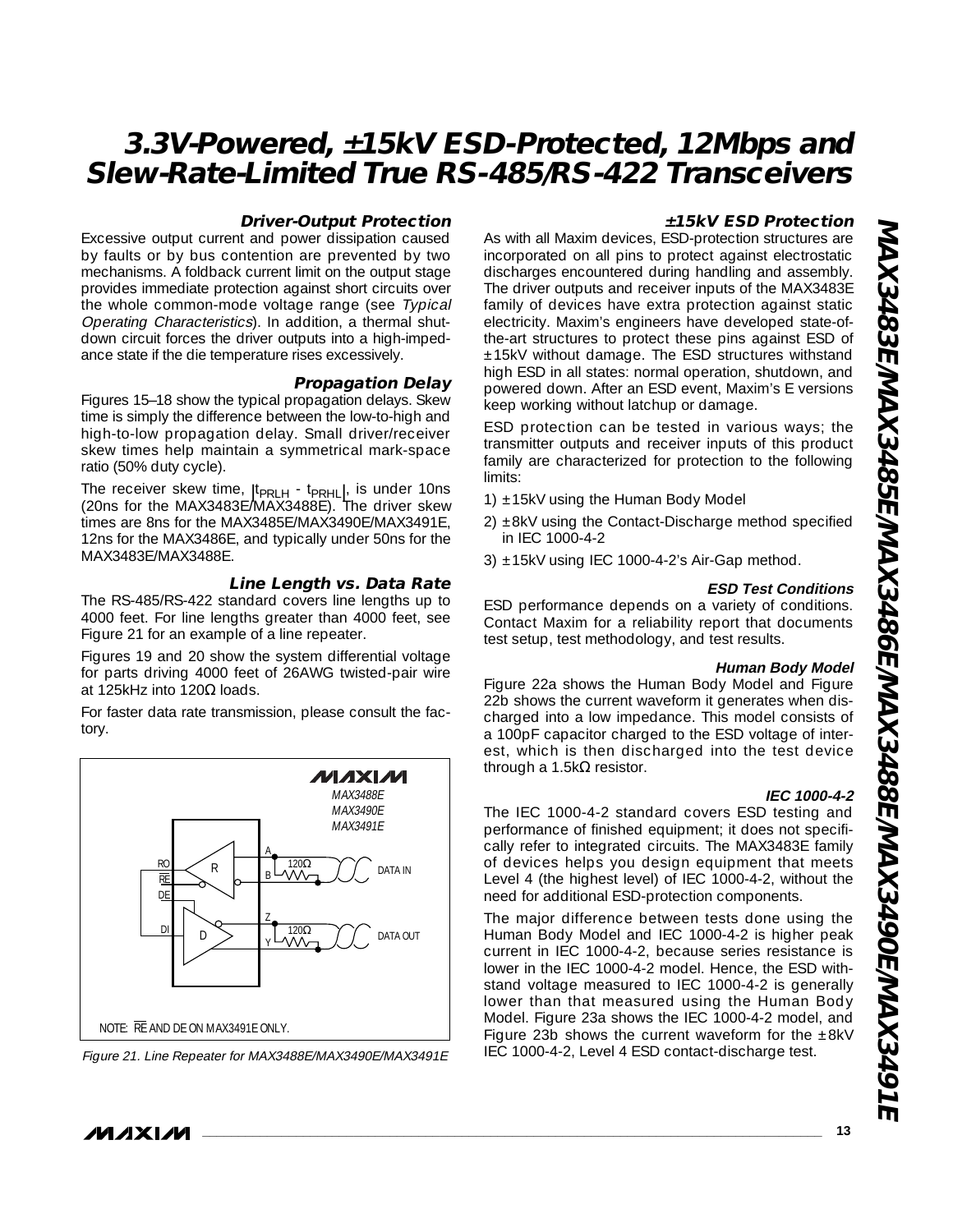

Figure 22a. Human Body ESD Test Model



Figure 23a. IEC 1000-4-2 ESD Test Model



#### **Machine Model**

The Machine Model for ESD tests all pins using a 200pF storage capacitor and zero discharge resistance. Its objective is to emulate the stress caused when I/O pins are contacted by handling equipment during test and assembly. Of course, all pins require this protection, not just RS-485 inputs and outputs.



Figure 22b. Human Body Current Waveform



Figure 23b. IEC 1000-4-2 ESD Generator Current Waveform

#### **Typical Applications**

The MAX3483E/MAX3485E/MAX3486E/MAX3488E/ MAX3490E/MAX3491E transceivers are designed for bidirectional data communications on multipoint bus transmission lines. Figures 24 and 25 show typical network applications circuits. These parts can also be used as line repeaters, with cable lengths longer than 4000 feet, as shown in Figure 21.

To minimize reflections, the line should be terminated at both ends in its characteristic impedance, and stub lengths off the main line should be kept as short as possible. The slew-rate-limited MAX3483E/MAX3488E and the partially slew-rate-limited MAX3486E are more tolerant of imperfect termination.

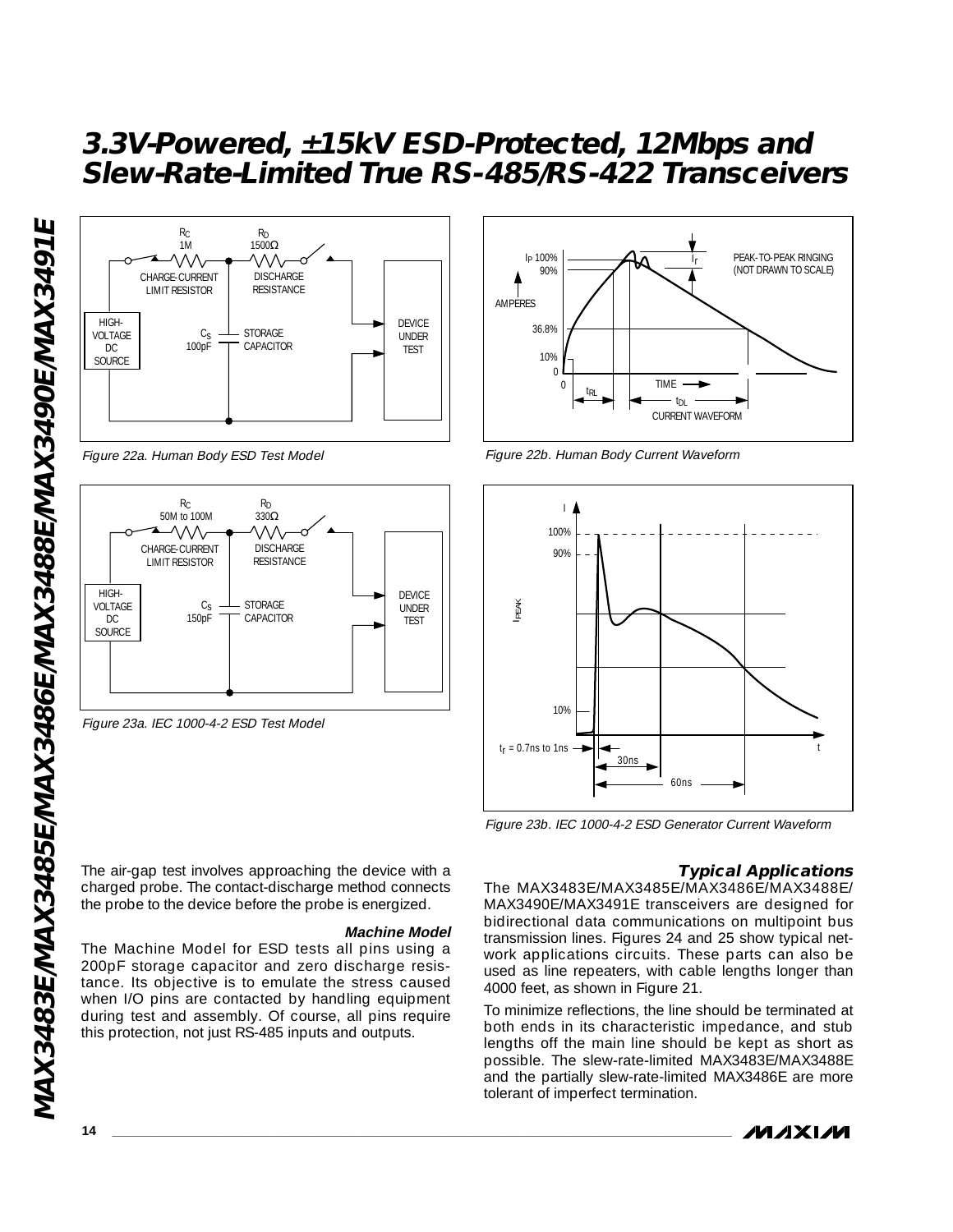

Figure 24. MAX3483E/MAX3485E/MAX3486E Typical RS-485 Network



Figure 25. MAX3488E/MAX3490E/MAX3491E Full-Duplex RS-485 Network